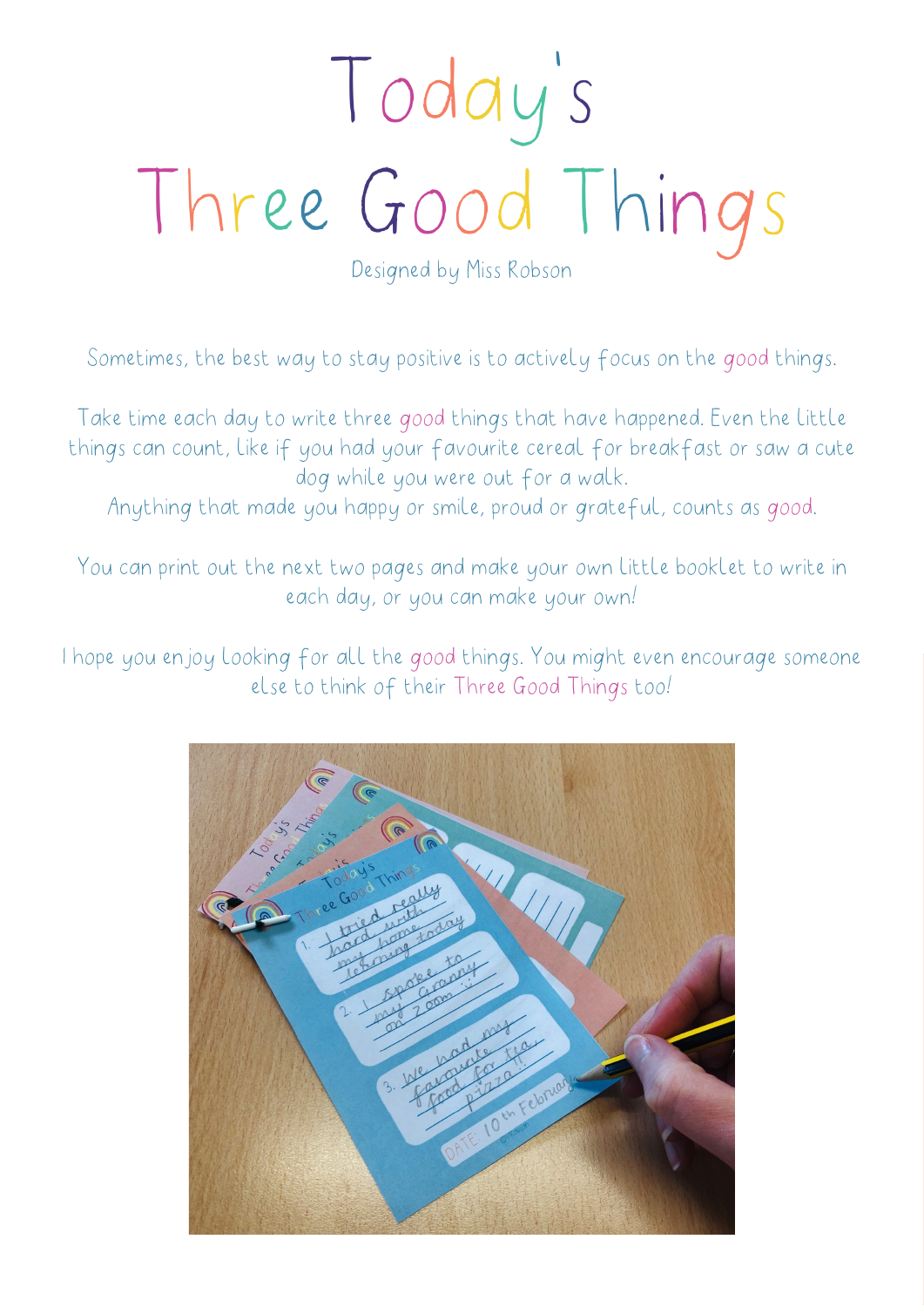| My Book of<br>Three Good Things<br><b>III</b> n<br>NAME:                                                         | Today's<br>Three Good Thing.<br>1.<br>2.<br>3.<br>DATE:<br>Designed by Miss Robson                                                           |
|------------------------------------------------------------------------------------------------------------------|----------------------------------------------------------------------------------------------------------------------------------------------|
| Today's<br><b>HUINNIE</b><br>Three Good Thing.<br>1 <sup>1</sup><br>2.<br>3.<br>DATE:<br>Designed by Miss Robson | Today's<br><b>THIMMILE THIMMILE</b><br><b>THEIMEN</b><br>Three Good Things<br>1 <sup>1</sup><br>2.<br>3.<br>DATE:<br>Designed by Miss Robson |